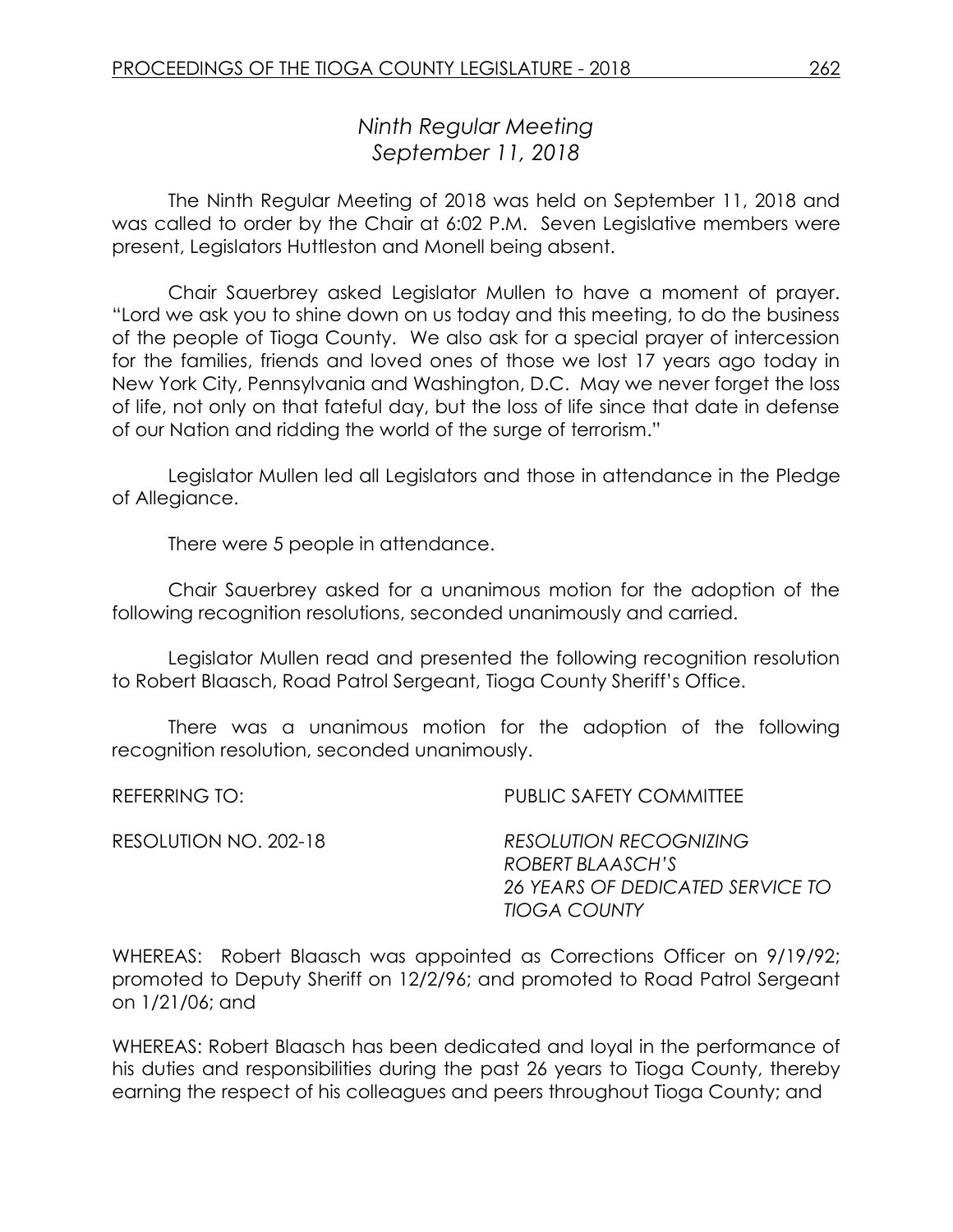WHEREAS: Robert Blaasch will retire from the Tioga County Sheriff's Office on September 29, 2018; therefore be it

RESOLVED: That the Tioga County Legislature, on its own behalf, as well as on behalf of the citizens of Tioga County, express sincere gratitude to Rob Blaasch for his 26 years of dedicated and loyal service to the residents of Tioga County; and be it further

RESOLVED: That this resolution be spread upon the minutes of this meeting and a certified copy be presented to this outstanding employee, Robert Blaasch.

#### ROLL CALL VOTE

Unanimously Yes – Legislators Mullen, Sauerbrey, Roberts, Standinger, Sullivan, Weston and Hollenbeck.

No – None.

Absent – Legislators Huttleston and Monell.

#### RESOLUTION ADOPTED UNANIMOUSLY.

Legislator Mullen spoke. "I would like to say a few words on behalf of the Legislature. I think I am doing this a lot more often than I would like. I have known Robbie for 25 or 26 years, a long time. We did an awful lot of nights out there and one that I remember very distinctly was the truck driver that died on the highway. He did the right thing before he passed away, he got the truck and trailer over to the side of the road where it is called the Narrows out here in Owego. I was working and we got there and Robbie showed up and we worked hard on that, although he did not make it, but I can tell you that I was impressed with Robbie that day because he really took control of the situation.

"That was my first real interaction with Robbie and you could tell that he was dedicated to his duty as a police officer. I can tell you Robbie was always the guy that you knew when he showed up at any scene that there was going to be a common influence. I still believe since his wife dispatches in the Sheriff's Department for a very long time during my career is that sometimes Robbie gets the better calls when his wife was dispatching. He is going to be missed. Not only is Rob an outstanding police officer, Rob also served his country in the United States Navy in the United States Naval Reserve for over 20 years of service with the Navy, the Naval Reserve as a Seaman. I am one of the few people that can say that his whole adult life has been in the service of his fellow men and his country. With that, you are going to be missed, your leadership is going to be missed, and I am sorry to see you go, but I am happy for you."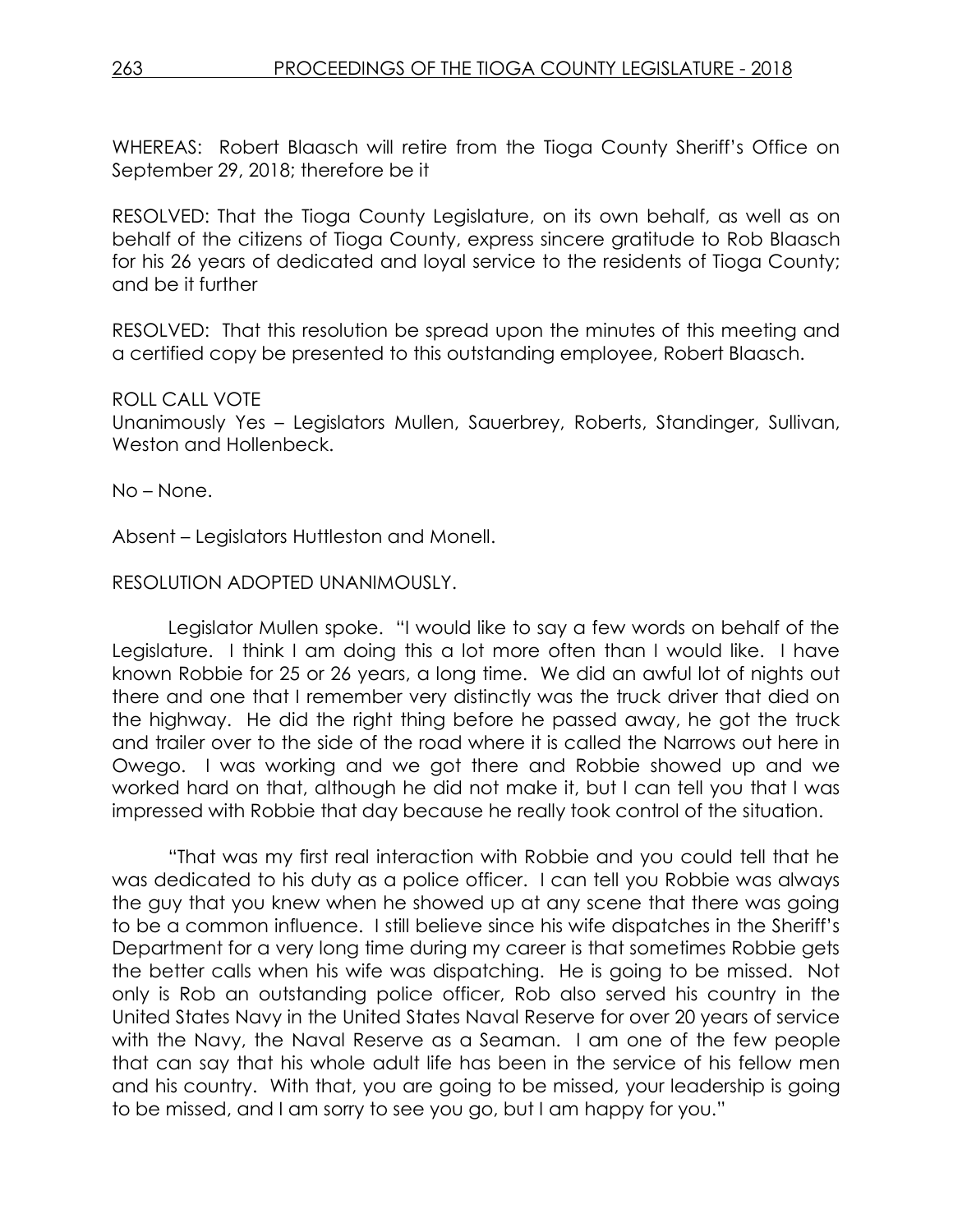Legislator Mullen read and presented the following recognition resolution to Dennis Spangenburg (Keith Spangenburg, son accepting), Corrections Sergeant, Tioga County Sheriff's Office.

There was a unanimous motion for the adoption of the following recognition resolution, seconded unanimously.

| REFERRING TO:         | PUBLIC SAFETY COMMITTEE                                                                                          |
|-----------------------|------------------------------------------------------------------------------------------------------------------|
| RESOLUTION NO. 203-18 | <b>RESOLUTION RECOGNIZING</b><br>DENNIS SPANGENBURG'S<br>25 YEARS OF DEDICATED SERVICE TO<br><b>TIOGA COUNTY</b> |

WHEREAS: Dennis Spangenburg was appointed as Part-Time Corrections Officer on 6/7/93; appointed to Full-Time Corrections Officer on 8/31/93; and promoted to Corrections Sergeant on 8/1/04; and

WHEREAS: Dennis Spangenburg has been dedicated and loyal in the performance of his duties and responsibilities during the past 25 years to Tioga County, thereby earning the respect of his colleagues and peers throughout Tioga County; and

WHEREAS: Dennis Spangenburg will retire from the Tioga County Sheriff's Office on September 29, 2018; therefore be it

RESOLVED: That the Tioga County Legislature, on its own behalf, as well as on behalf of the citizens of Tioga County, express sincere gratitude to Dennis Spangenburg for his 25 years of dedicated and loyal service to the residents of Tioga County; and be it further

RESOLVED: That this resolution be spread upon the minutes of this meeting and a certified copy be presented to this outstanding employee, Dennis Spangenburg.

ROLL CALL VOTE Unanimously Yes – Legislators Mullen, Sauerbrey, Roberts, Standinger, Sullivan, Weston and Hollenbeck.

No – None.

Absent – Legislators Huttleston and Monell.

RESOLUTION ADOPTED UNANIMOUSLY.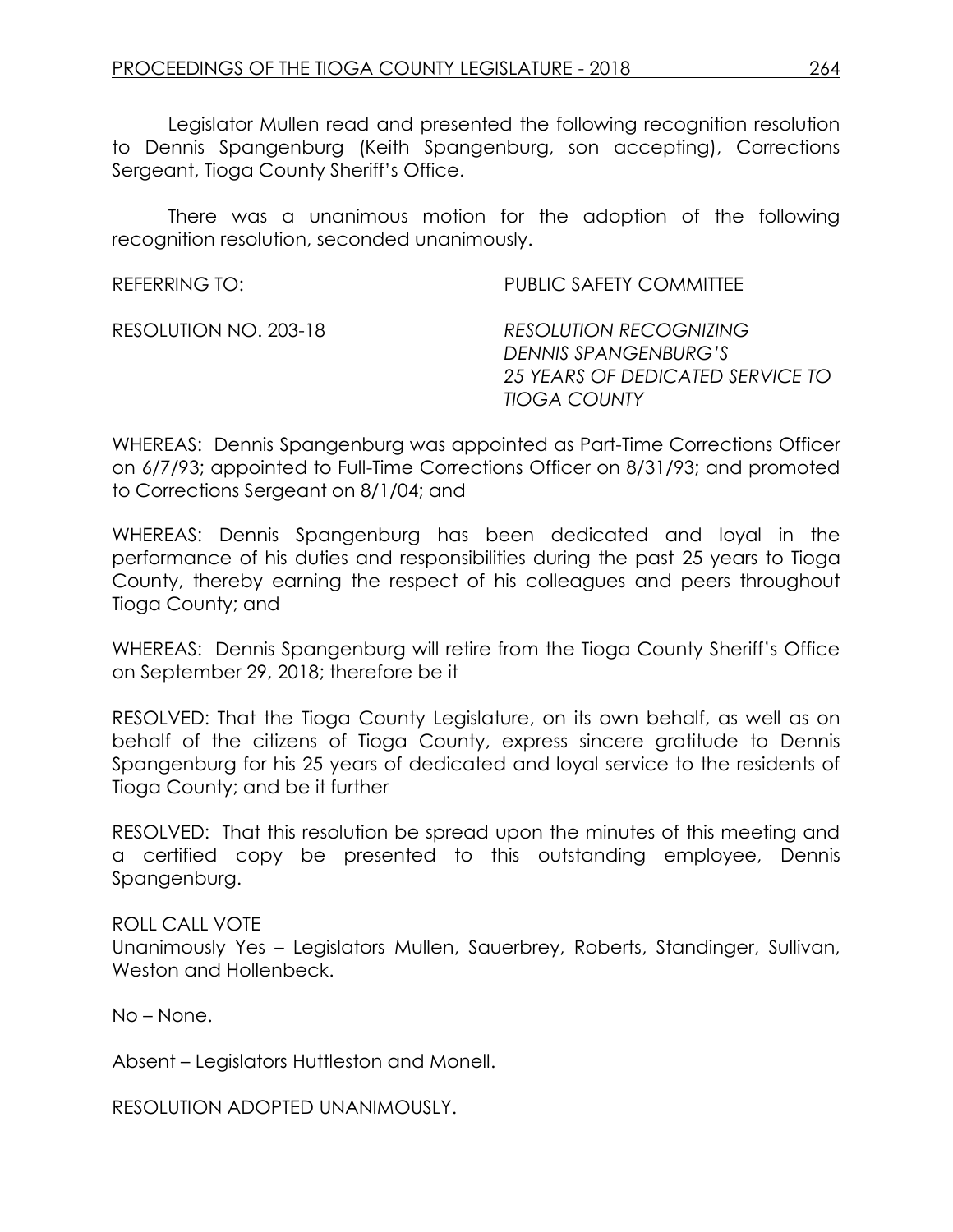Legislator Mullen spoke. "Keith is here to accept on his father's behalf. I knew Dennis not as well as I did the road guys, but I can tell you there was many a time we took a guy into the jail and Dennis was there, and I know that he was very dedicated to his duty inside the jail. Anybody in Public Safety knows and the Sheriff can attest to running a correction facility in the State of New York is not an inexpensive process. It is always maintained by a level of professionalism that we have been so blessed with by the County with our employees. On behalf of myself and the Legislature I thank your father. I hope he enjoys retirement. Congratulations. Thank you."

Sheriff Howard spoke. "It seems like every month I am coming down here and saying something about retirement. Congratulations to both of these two people, but I just get tired of coming down here and telling you what a great job they have done. I wish I could keep them all. You are talking about 51 years of service here walking out the door.

"I will start with Sergeant Spangenburg, Dennis. I do not know if you know Dennis or not, but he is tall, I am not sure if he could even fit through that door. He is a big man and he ran our Intake Booking Office. When we had somebody come in that was a little wild Dennis would just sort of lumber in and things suddenly calmed down. He is a power lifter. He was a world championship power lifter. He lifts 605 to 650, something like that. I am going to miss Dennis a lot. He is very calm, very collected, and very cool, but it was an honor when the time came to replace that Sergeant's position and we could promote his son, so now it is just a lineage coming up. We still have the Spangenburg name so I can yell down the hallway, hey Spangenburg I need you. I am not going to hear the big thud coming down the hall, but I love these guys, they just mean a lot to me.

"The good thing about Sergeant Blaasch, I mean Sergeant Blaasch is like the go to guy for a lot of things. I could be here for a long time telling you about hey we need this done and we need that done. He has been on the SWAT Team, he has ran our SWAT Team and has gone to training for that. He is a busy guy. He runs the shift during the day. If something comes up he handles it. The Lieutenant yells at him all the time with stuff and he gets it done. He is given a task and he gets it done. I am going to miss him being around the office. If I could do anything to keep these guys I would. As Legislator Mullen said, I am sorry to see them go, I do not want them to go, but I am happy for them that they are moving on. We still have one Blaasch in the office in our Dispatch and we are going to keep her for a while."

Legislator Chair noted the following two Proclamations on Child Passenger Safety Week and National Alcohol and Drug Addiction Recovery Month.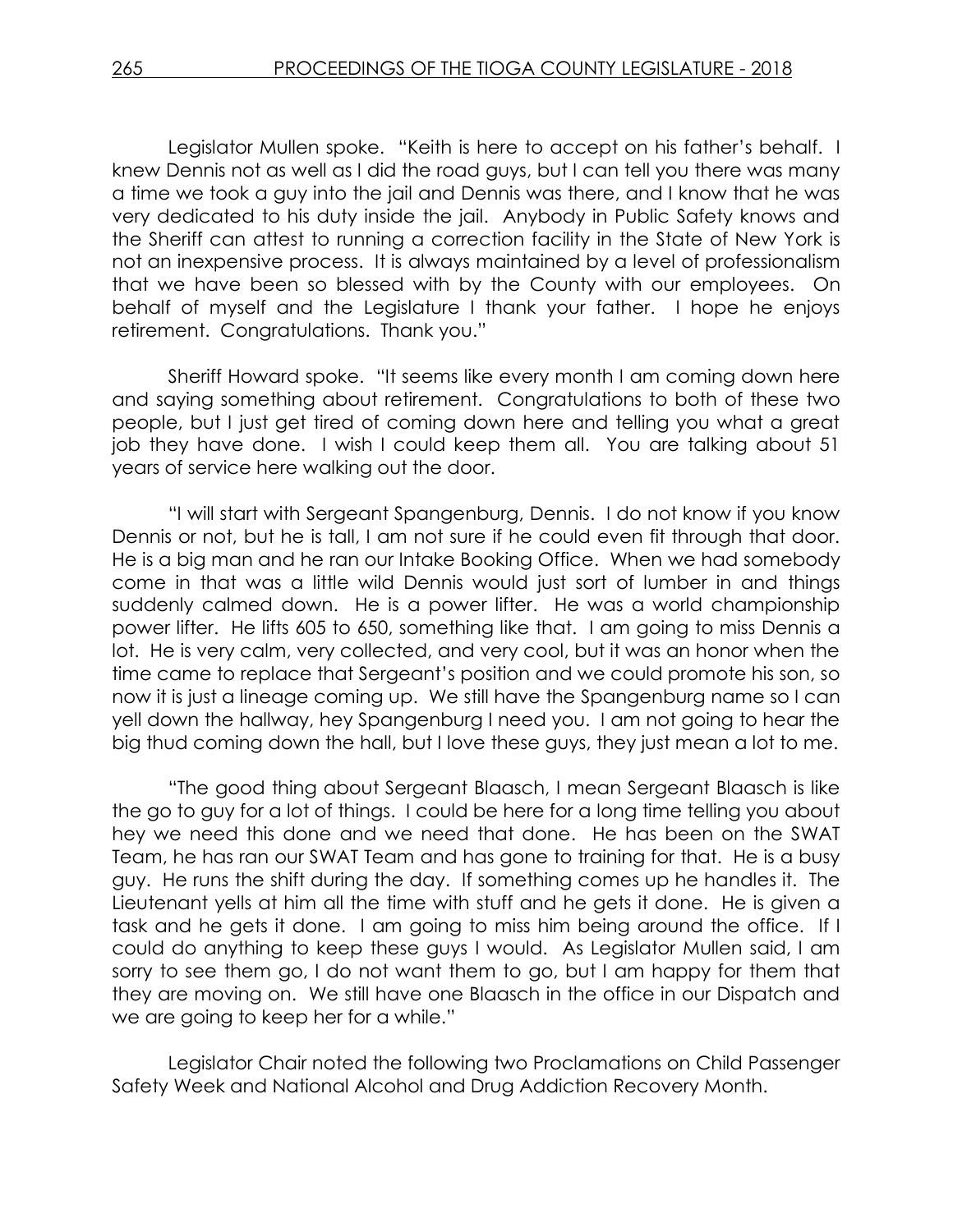## **County of Tioga EXECUTIVE PROCLAMATION**

WHEREAS: Every day in America, millions of parents and caregivers travel to work, school, and after-school activities with their children, and while many of those children are riding in correctly installed car seats for their ages and sizes, over 80% are not; and

WHEREAS: In 2016 over 700 children died in automobile crashes and over 130,000 were injured and 1 in 3 children under the age of 12 who were killed in a car crash in 2016 were not in a car seat, booster seat or seatbelt; and

WHEREAS: Using the correct car seat can greatly reduce a child's risk of injury or death in an automobile crash; and

WHEREAS: 90% of car seats that are checked in Tioga County are not installed correctly; and

WHEREAS: Injury can be prevented if parents and caregivers make sure their children are in the correct car seat for their ages and sizes, and that their seats are installed correctly; and

WHEREAS: That is why Tioga County Public Health is committed to educating parents and caregivers about the best ways to keep kids safe while traveling in cars, no matter how short or long the trip; therefore

The TIOGA COUNTY LEGISLATURE, County of Tioga, does hereby proclaim the week of September 23 – 29, 2018 as:

# **CHILD PASSENGER SAFETY WEEK**

and urges the citizens of our county to help reduce injuries and the tragic loss of life by buckling up their children and themselves correctly every trip, every time.

#### 2018 PROCLAMATION *National Alcohol and Drug Addiction Recovery Month*

WHEREAS: Prevention, treatment and recovery efforts improve the community's welfare and provide renewed outlook on life for those who, along with their family and friends, struggle with substance use disorders; and

WHEREAS: 7.7 million adults have a co-occurring mental health and substance use disorder, and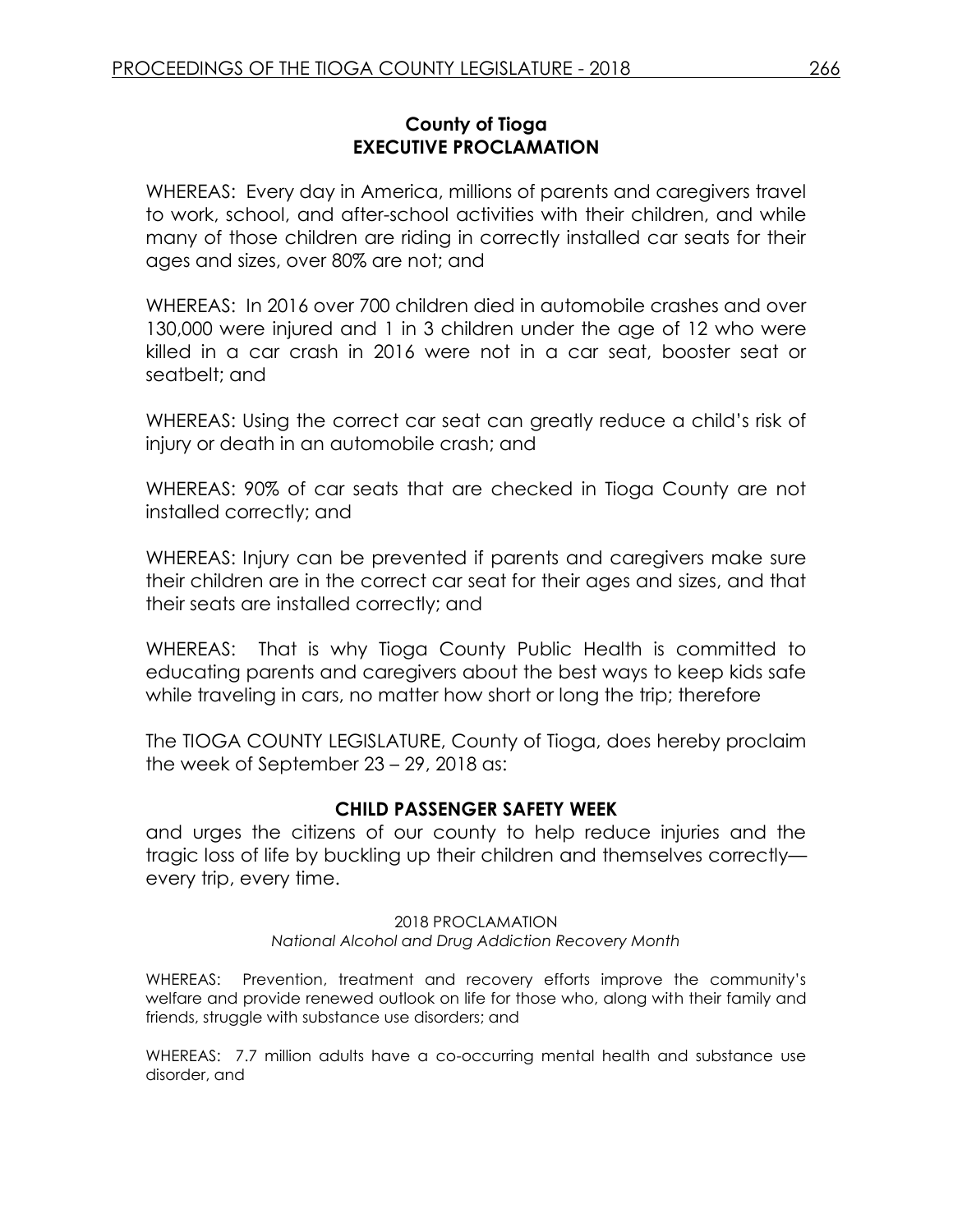WHEREAS: Of the 20.3 million adults in the United States with a substance use disorder, 37.9% also have a co-occurring mental health disorder; and

WHEREAS: Substance abuse negatively affects children, families and loved ones and takes a great toll on our society economically and in terms of safety; and

WHEREAS: Studies have indicated that people who made an effort to get treatment, but did not receive it, were concerned that receiving treatment might cause neighbors and community members to have negative opinions of them; and

WHEREAS: Fear and stigma continue to be barriers to seeking help for an addiction; and

WHEREAS: CASA - Trinity provides prevention, education, advocacy, early intervention and referral services for individuals, friends or family members who are living with an addiction; and

WHEREAS: Tioga County Department of Mental Hygiene remains eager and prepared to provide treatment for Tioga County Citizens who choose to work toward recovery for a substance use disorder; and

WHEREAS: Such education and raising awareness is essential in overcoming misconceptions and achieving long-term recovery; and

WHEREAS: To help achieve this goal, the US Department of Health and Human Services, the Substance Abuse and Mental Health Services Administration, the White House Office of National Drug Control Policy, the New York State Office of Alcoholism and Substance Abuse Services, and the Tioga County Department of Mental Hygiene invite all Tioga County residents to participate in the 29<sup>th</sup> anniversary of National Alcohol and Drug Addiction Recovery Month; therefore be it

RESOLVED: That the Tioga County Legislature hereby asks all residents of our county to join in declaring September 2018 as National Alcohol Substance Abuse Recovery Month in Tioga County.

There was no privilege of the floor.

Legislator Hollenbeck made a motion to approve the minutes of August 14 and 17, 2018, seconded by Legislator Sullivan, and carried with Legislators Huttleston and Monell being absent.

Chair Sauerbrey abolished the Building Demolition Committee effective September 12, 2018.

Chair Sauerbrey stated that all Legislative Committees met this month and the minutes are or will be on file with the Clerk of the Legislature.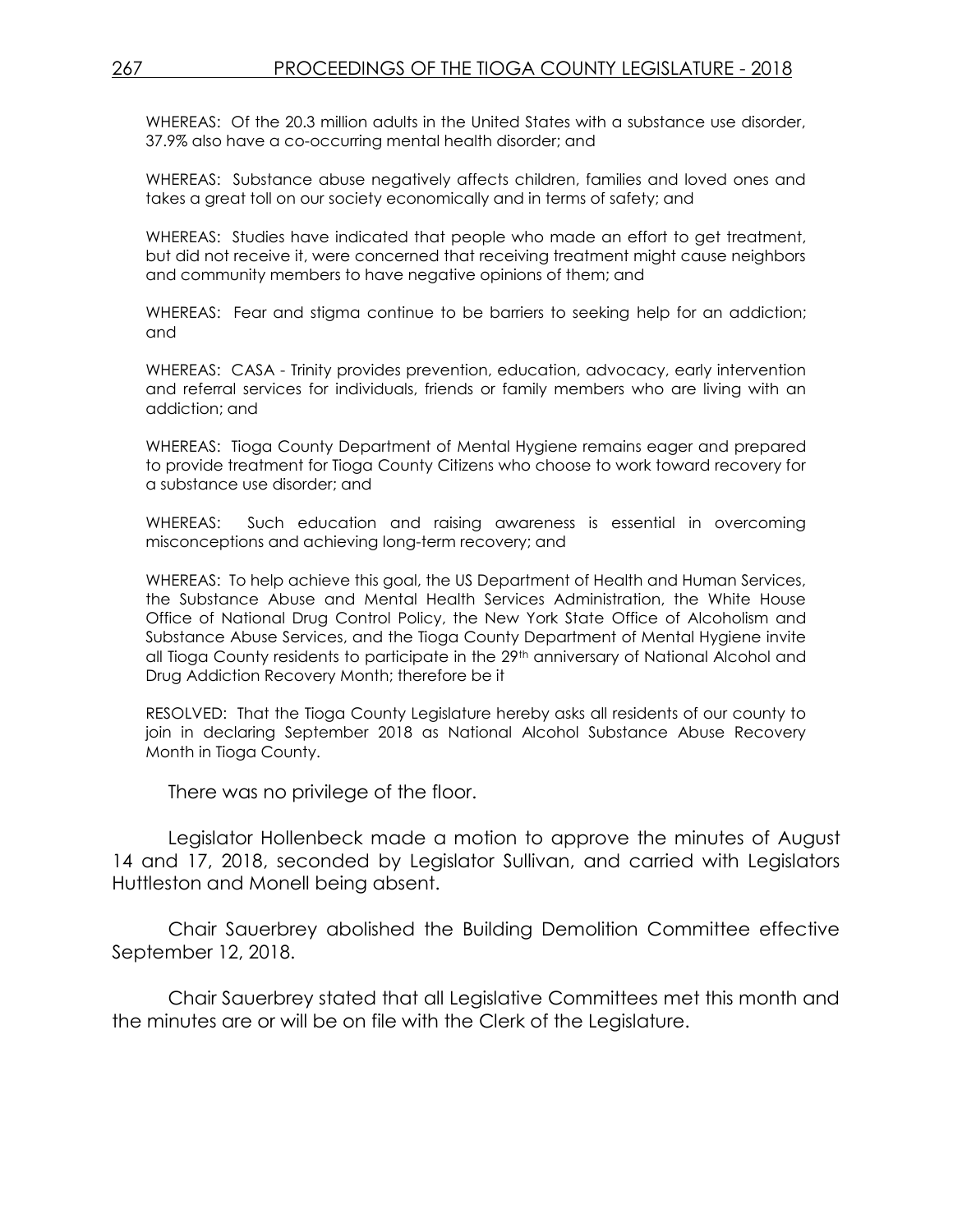Chair Sauerbrey spoke. "As of September 10, 2018 the Tioga County 2018 Shared Services Plan was submitted to the State of New York and will be shortly posted on the website."

Legislator Standinger moved for the adoption of the following resolution, seconded by Legislator Sullivan.

| REFERRED TO:          | HEALTH & HUMAN SERVICES COMMITTEE<br><b>FINANCE COMMITTEE</b> |
|-----------------------|---------------------------------------------------------------|
| RESOLUTION NO. 204-18 | AMEND BUDGET & APPROPRIATE FUNDS<br>PUBLIC HEALTH             |

WHEREAS: Public Health has been awarded funding from Delta Dental Community Care Foundation to be used specifically toward Dental Services; and

WHEREAS: Amending of Budget and Appropriation of Funds requires Legislative approval; therefore be it

RESOLVED: That funding be appropriated as follows:

|  | From: A4064 422800 Dental Services: Grants | \$5,000 |
|--|--------------------------------------------|---------|
|--|--------------------------------------------|---------|

| To: | A4064 540640 Dental Services: Supplies | \$5,000 |
|-----|----------------------------------------|---------|
|     |                                        |         |

ROLL CALL VOTE

Yes – Legislators Mullen, Sauerbrey, Roberts, Standinger, Sullivan, Weston and Hollenbeck.

No – None.

Absent – Legislators Huttleston and Monell.

RESOLUTION ADOPTED.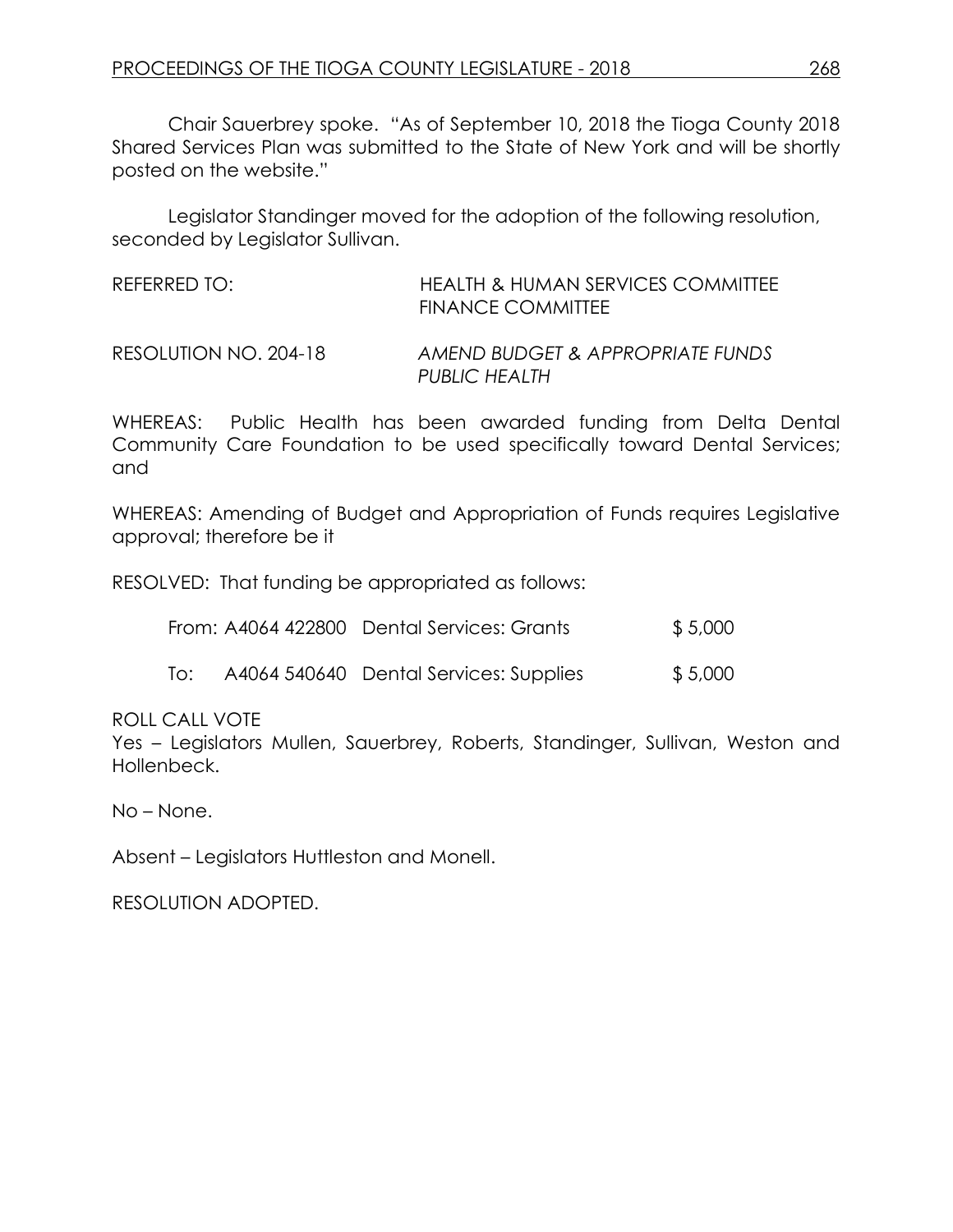Legislator Mullen moved for the adoption of the following resolution, seconded by Legislator Standinger.

| REFERRED TO:          | <b>PUBLIC SAFETY COMMITTEE</b><br><b>FINANCE COMMITTEE</b>                                                               |
|-----------------------|--------------------------------------------------------------------------------------------------------------------------|
| RESOLUTION NO. 205-18 | MODIFY 2018 BUDGET AND TRANSFER<br><b>FUNDS</b><br>2016 STATE INTEROPERABLE GRANT<br><b>OFFICE OF EMERGENCY SERVICES</b> |

WHEREAS: Resolution # 132-17 awarded the Office of Emergency Services a 2016 State Interoperable Communications Formula-Based Grant in the amount of \$442,981; and

WHEREAS: The grant budget has been amended to reflect the costs associated with implementation of Impact software ; therefore be it

RESOLVED: That the 2018 budget be modified and transfer of funds be made as below:

FROM:

A3415 520230 IO16 State Interoperable Grant 2016 (Radio & Equipment) \$24,525

TO:

A3415 540140 IO16 State Interoperable Grant 2016 (Contracting Services) \$24,525

ROLL CALL VOTE

Yes – Legislators Mullen, Sauerbrey, Roberts, Standinger, Sullivan, Weston and Hollenbeck.

No – None.

Absent – Legislators Huttleston and Monell.

RESOLUTION ADOPTED.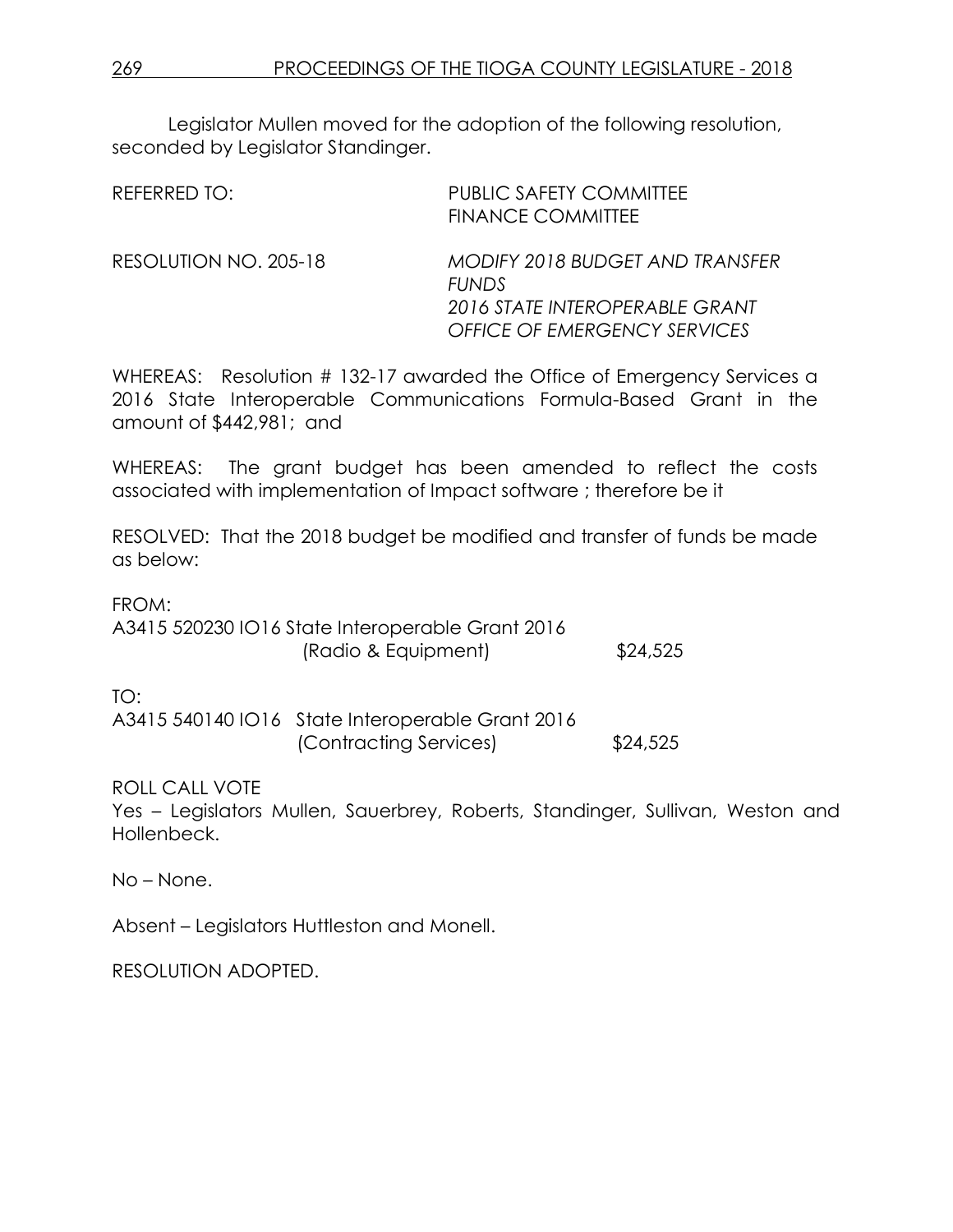Legislator Roberts moved for the adoption of the following resolution, seconded by Legislator Sullivan.

| REFERRED TO:          | <b>PUBLIC WORKS COMMITTEE</b><br>FINANCE/LEGAL COMMITTEE                                                                   |
|-----------------------|----------------------------------------------------------------------------------------------------------------------------|
| RESOLUTION NO. 206-18 | <b>APPROPRIATE CONTINGENCY</b><br><b>TRANSFER AND MODIFY 2018 BUDGET</b><br>TO HOUSEHOLD HAZARDOUS WASTE<br><b>ACCOUNT</b> |

WHEREAS: There is a significant increase in the amount of electronic waste being brought by Tioga County residents; and

WHEREAS: This increase has caused the budgeted amount to be exceeded for the 2018 Hazardous Waste Program; therefore be it

RESOLVED: That the Tioga County Legislature authorizes a transfer from contingency and modify the budget as follows:

|     | From: B1990 540715 Contingency Account | \$5,000 |
|-----|----------------------------------------|---------|
| To: | B8160 542261 Household Hazardous Waste | \$5,000 |

ROLL CALL VOTE

Yes – Legislators Mullen, Sauerbrey, Roberts, Standinger, Sullivan, Weston and Hollenbeck.

No – None.

Absent – Legislators Huttleston and Monell.

RESOLUTION ADOPTED.

Legislator Mullen moved for the adoption of the following resolution, seconded by Legislator Hollenbeck.

| REFERRED TO:          | <b>PUBLIC SAFETY COMMITTEE</b>                                                               |
|-----------------------|----------------------------------------------------------------------------------------------|
| RESOLUTION NO. 207–18 | AUTHORIZE CONTRACT BETWEEN<br><b>TWIN TIER PATHOLOGY</b><br>ASSOCIATES, PC, AND TIOGA COUNTY |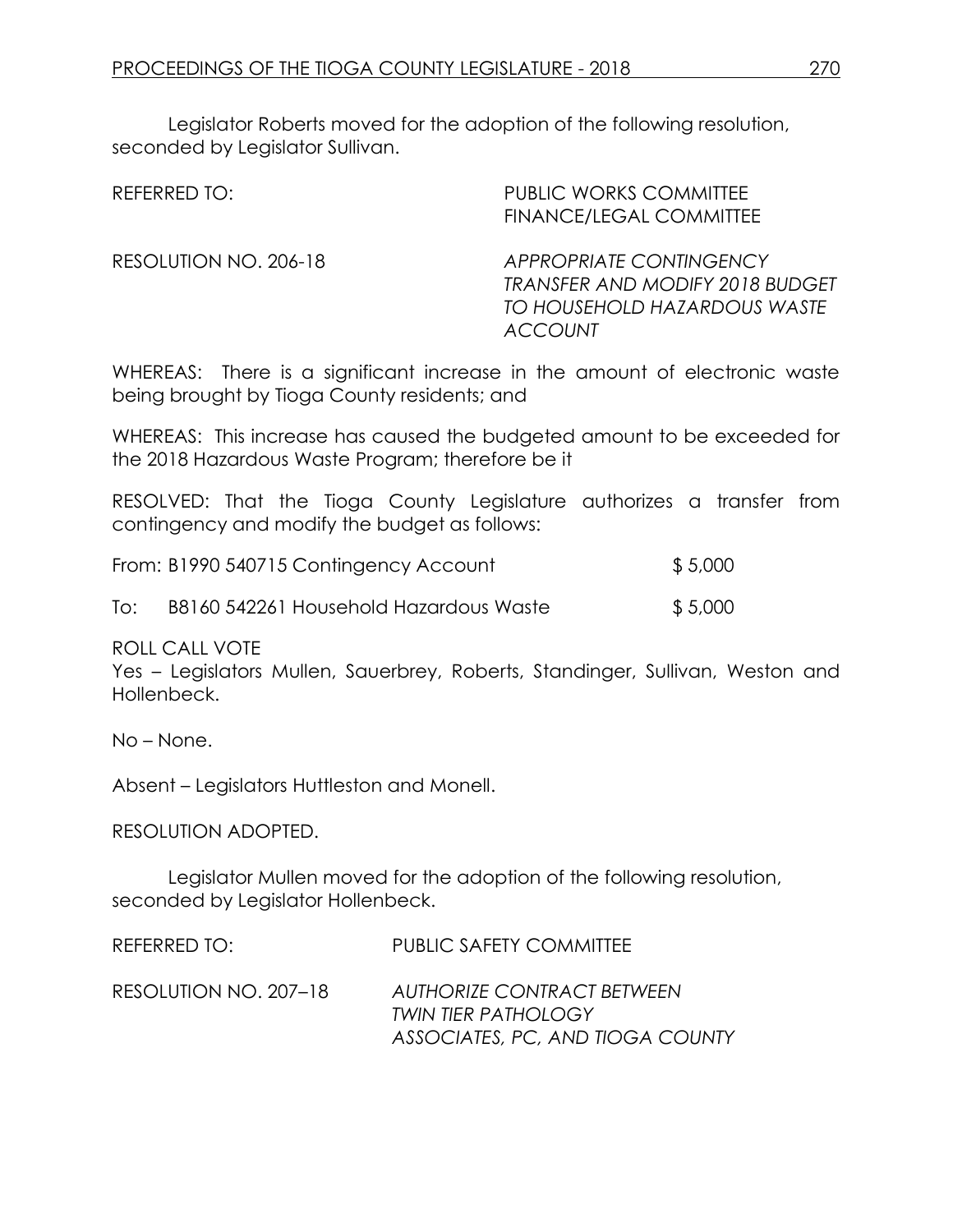WHEREAS: Beginning January 1, 2019 Twin Tier Pathology Associates, PC will provide services for autopsies, laboratory testing, x-rays, and use of morgue facilities for Tioga County; and

WHEREAS: The contract calls for \$900.00 to be paid to Pathologists and various other fees depending on tests, x-rays, etc. that are needed; therefore be it

RESOLVED: That the Tioga County Legislature authorizes the Tioga County Chair to sign a contract, upon approval of the County Attorney, with Twin Tier Pathology Associates, PC for services rendered to Tioga County at the costs listed above and for a term of 1/1/19 through 12/31/19.

# ROLL CALL VOTE

Yes – Legislators Mullen, Sauerbrey, Roberts, Standinger, Sullivan, Weston and Hollenbeck.

No – None.

Absent – Legislators Huttleston and Monell.

RESOLUTION ADOPTED.

Legislator Mullen moved for the adoption of the following resolution, seconded by Legislator Hollenbeck.

REFERRED TO **PUBLIC SAFETY COMMITTEE** 

RESOLUTION NO. 208-18 *APPROVE 2019 STOP DWI PLAN*

WHEREAS: The New York State Governor's Traffic Safety Committee (GTSC) requires Counties to submit an annual STOP DWI Plan by October 1st, for the use of monies collected under the STOP DWI Program; and

WHEREAS: The STOP DWI Coordinator has submitted a 2019 STOP DWI Plan to the Tioga County Legislature for approval; be it therefore

RESOLVED: That the Tioga County Legislature hereby approves the 2019 STOP DWI Plan including the following budgeted appropriations:

| Enforcement                | \$31,000 |
|----------------------------|----------|
| <b>Prosecution Related</b> | \$14,000 |
| Probation                  | \$18,427 |
| Rehabilitation             | \$13,000 |
| PI&E                       | \$14,000 |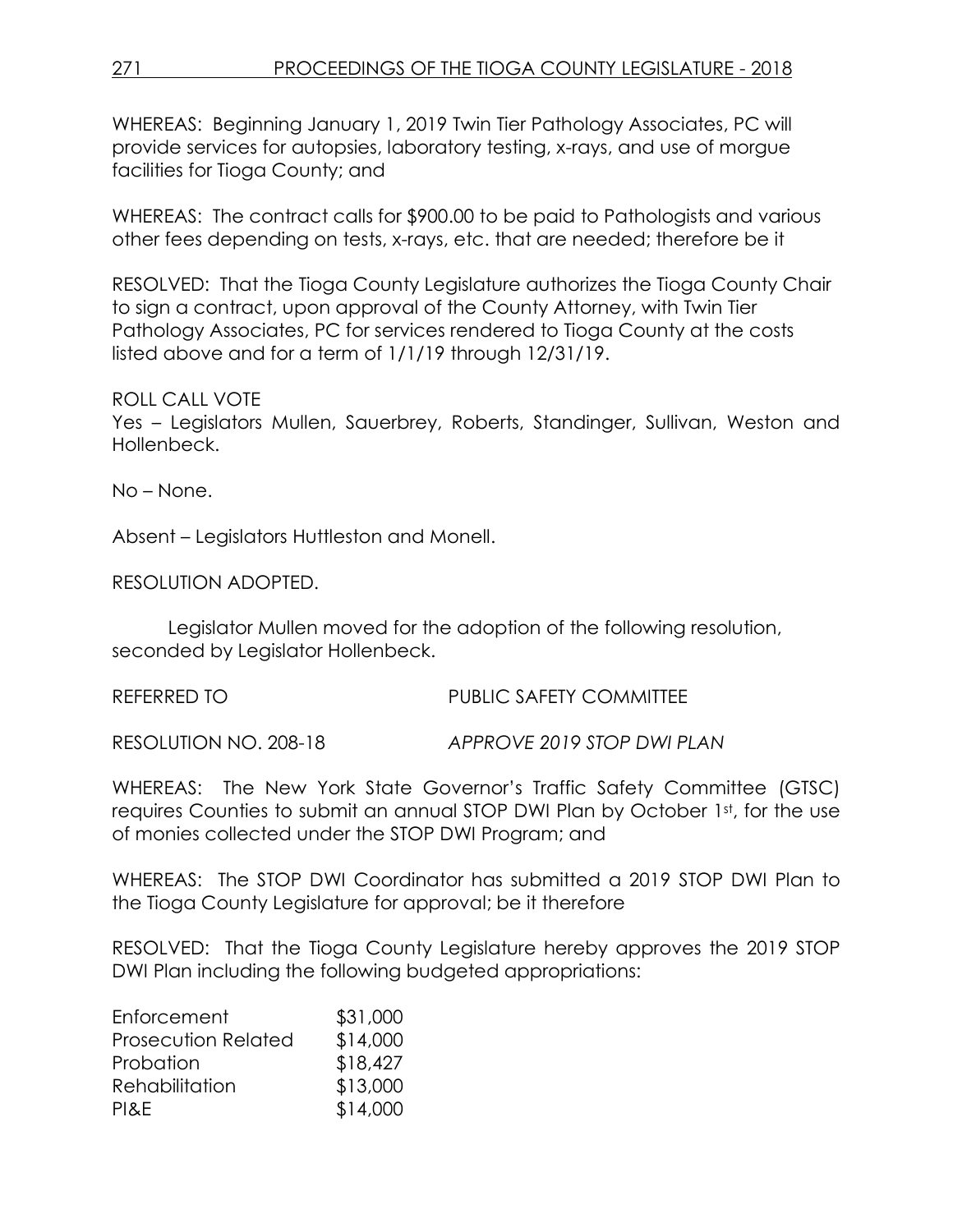| Administration | \$5,450  |
|----------------|----------|
|                | \$95,877 |

ROLL CALL VOTE

Yes – Legislators Mullen, Sauerbrey, Roberts, Standinger, Sullivan, Weston and Hollenbeck.

No – None.

Absent – Legislators Huttleston and Monell.

RESOLUTION ADOPTED.

Legislator Roberts moved for the adoption of the following resolution, seconded by Legislator Sullivan.

REFERRED TO: PUBLIC WORKS

RESOLUTION NO. 209-18 *AWARD ROOF RESTORATION CONTRACT* 

WHEREAS: Tioga County Public Works solicited proposals for the heavy equipment garage roof restoration project; and

WHEREAS: The Commissioner of Public Works budgeted for this project; and

WHEREAS: The Commissioner of Public Works received one sealed proposal on August 23, 2018 and the proposal came in as follows:

Charles F. Evans Co., Elmira NY **\$34,162.00** 

WHEREAS: Tioga County DPW completed the review of the proposal and finds Charles F. Evans Co., Elmira, NY meets all of the qualifications of the specifications; therefore be it

RESOLVED: That the Tioga County Legislature authorize awarding the contract to Charles F. Evans Co., Elmira, NY not to exceed \$34,162.00 to be paid out of the following account:

H1620.520907 – Buildings / Grounds Facility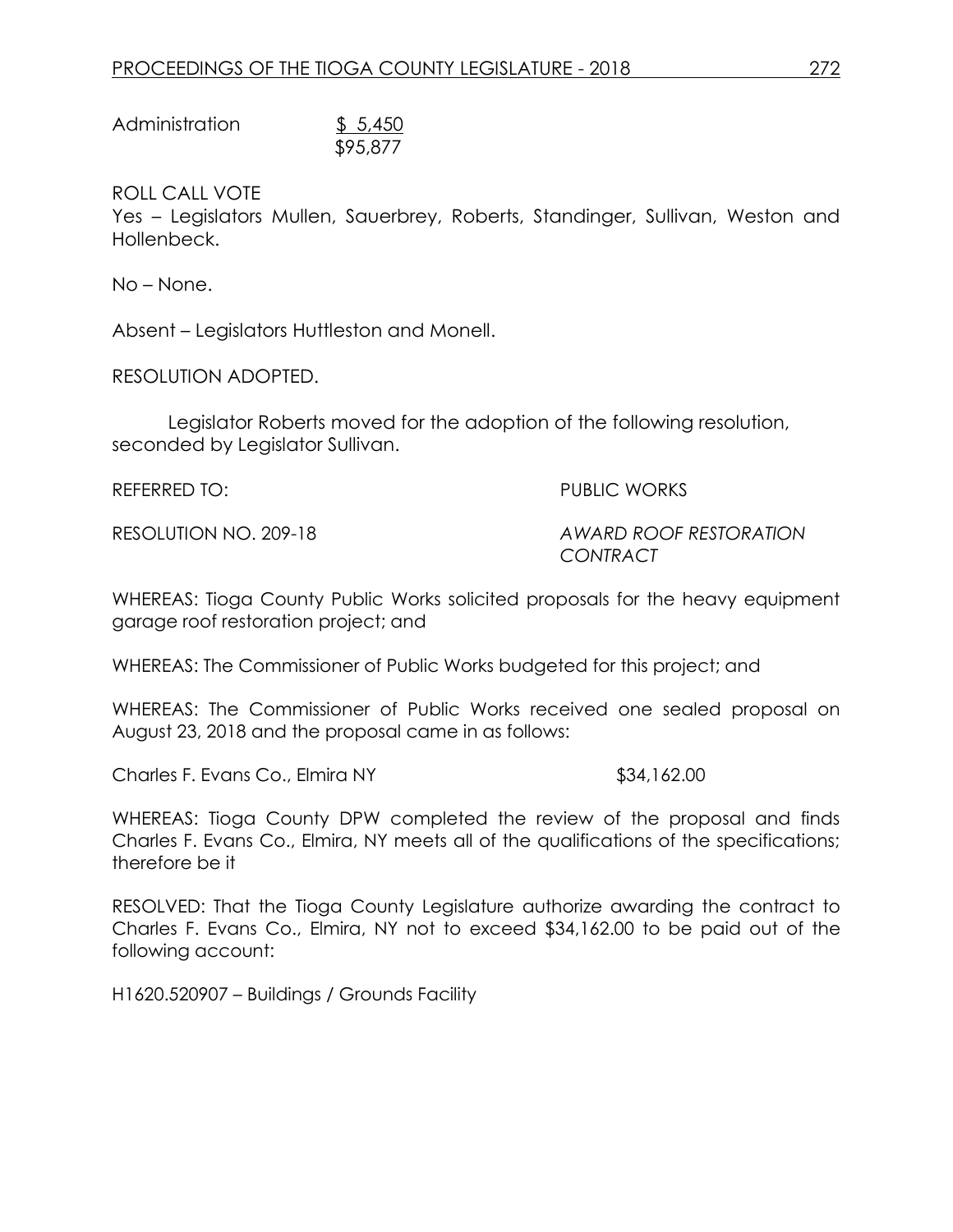ROLL CALL VOTE

Yes – Legislators Mullen, Sauerbrey, Roberts, Standinger, Sullivan, Weston and Hollenbeck.

No – None.

Absent – Legislators Huttleston and Monell.

RESOLUTION ADOPTED.

Legislator Roberts moved for the adoption of the following resolution, seconded by Legislator Sullivan.

REFERRED TO: PUBLIC WORKS COMMITTEE

RESOLUTION NO. 210-18 *INTER-MUNICIPAL AGREEMENT HAZARDOUS WASTE*

WHEREAS: Tioga County has had a contract and inter-municipal agreement for the disposal of hazardous waste with Broome County over the last eighteen years; and

WHEREAS: Broome County has developed a proposal plus an inter-municipal agreement allowing Tioga County to utilize Broome County's Hazardous Waste Facility for the years 2019-2020; therefore be it

RESOLVED: That the Tioga County Legislature authorizes and directs the Chair or their designee to renew the contract and inter-municipal agreement for the disposal of hazardous waste with Broome County for the years 2019-2020 upon approval by the County Attorney.

ROLL CALL VOTE

Yes – Legislators Mullen, Sauerbrey, Roberts, Standinger, Sullivan, Weston and Hollenbeck.

No – None.

Absent – Legislators Huttleston and Monell.

RESOLUTION ADOPTED.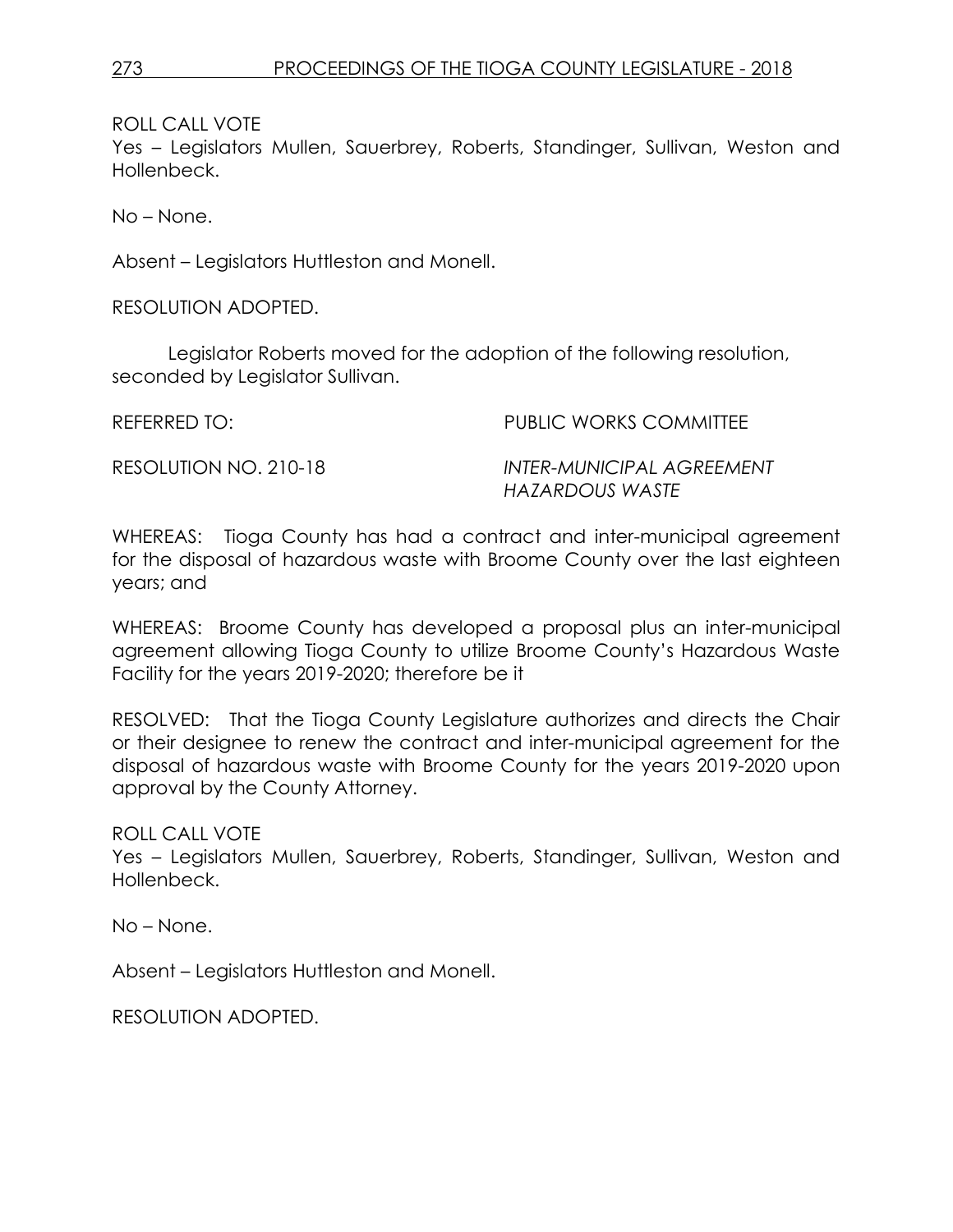Legislator Weston moved for the adoption of the following resolution, seconded by Legislator Hollenbeck.

| REFERRED TO:          | <b>ED&amp;P COMMITTEE</b>           |
|-----------------------|-------------------------------------|
|                       | <b>LEGAL/FINANCE COMMITTEE</b>      |
| RESOLUTION NO. 211-18 | AUTHORIZATION FOR THE CHAIR OF      |
|                       | LEGISLATURE TO SIGN                 |
|                       | <b>MEMORANDUMS OF</b>               |
|                       | UNDERSTANDING REGARDING THE         |
|                       | <b>MAINTENANCE OF PROPERTY HELD</b> |
|                       | BY TIOGA COUNTY FOR                 |
|                       | <b>TRANSFERENCE TO THE TIOGA</b>    |
|                       | <b>COUNTY PROPERTY DEVELOPMENT</b>  |
|                       | <b>GROUP (LAND BANK)</b>            |

WHEREAS: The County has retained certain parcels from the foreclosure auction for the purpose of transferring said parcels to the Tioga County Property Development Group (Land Bank); and

WHEREAS: Routine maintenance of these parcels is needed until such time as they are transferred to the Tioga County Property Development Group; and

WHEREAS: Memorandums of Understanding are needed between Tioga County and the municipalities in which these properties are located to set forth the responsibilities of the parties; therefore be it

RESOLVED: That the Tioga County Legislature hereby authorizes the Chair of the Legislature to sign Memorandums of Understanding between Tioga County and the municipalities in which these properties are located concerning maintenance, notification and disposition.

ROLL CALL VOTE

Yes – Legislators Mullen, Sauerbrey, Roberts, Standinger, Sullivan, Weston and Hollenbeck.

No – None.

Absent – Legislators Huttleston and Monell.

RESOLUTION ADOPTED.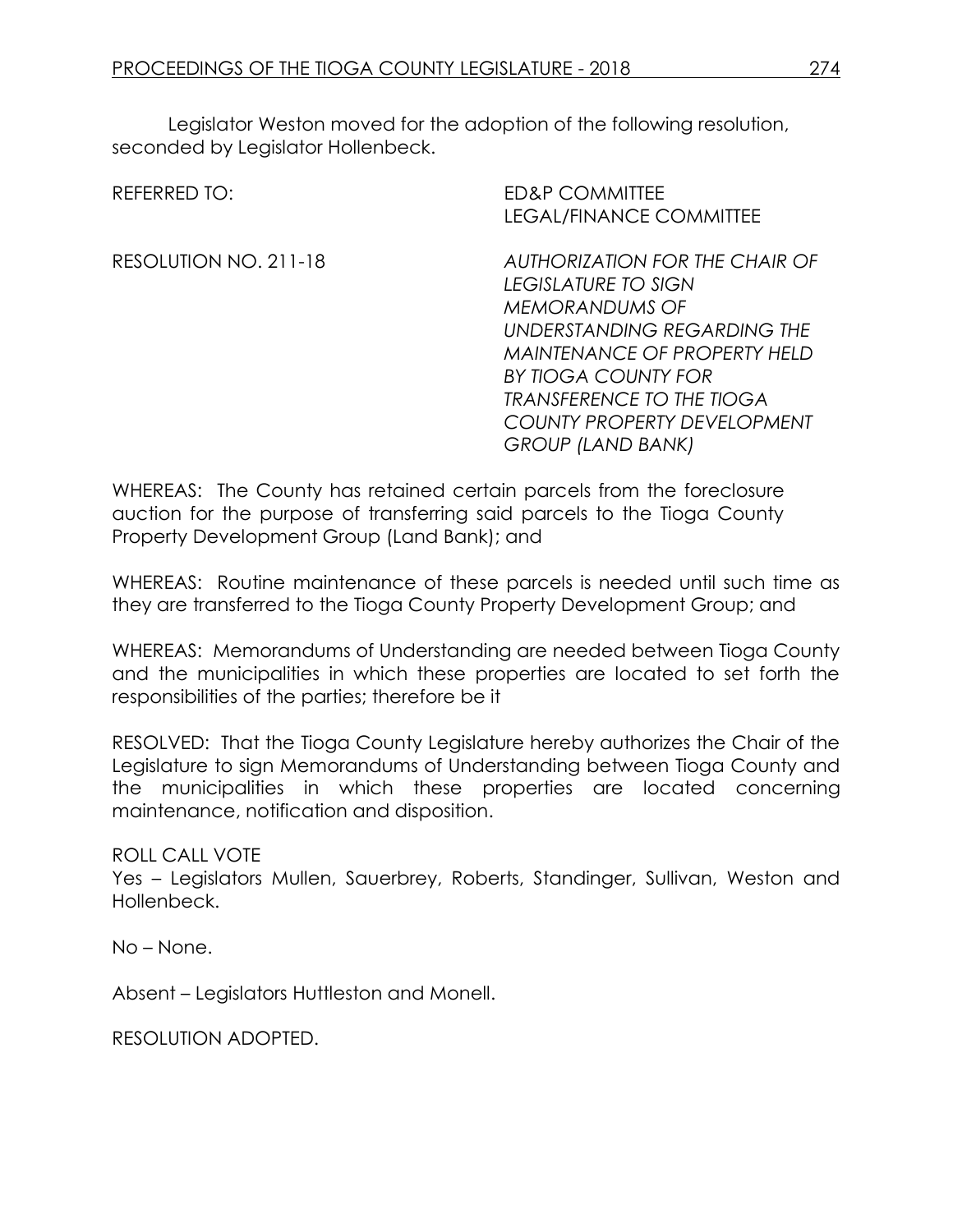Legislator Weston moved for the adoption of the following resolution, seconded by Legislator Hollenbeck.

| REFERRED TO: | ECONOMIC DEVELOPMENT AND PLANNING<br><b>COMMITTEE</b>                                                                                                                                                                                                                                                                                               |
|--------------|-----------------------------------------------------------------------------------------------------------------------------------------------------------------------------------------------------------------------------------------------------------------------------------------------------------------------------------------------------|
|              | $\overline{a}$ , $\overline{a}$ , $\overline{a}$ , $\overline{a}$ , $\overline{a}$ , $\overline{a}$ , $\overline{a}$ , $\overline{a}$ , $\overline{a}$ , $\overline{a}$ , $\overline{a}$ , $\overline{a}$ , $\overline{a}$ , $\overline{a}$ , $\overline{a}$ , $\overline{a}$ , $\overline{a}$ , $\overline{a}$ , $\overline{a}$ , $\overline{a}$ , |

RESOLUTION NO. 212-18 *AUTHORIZING LEGISLATIVE CHAIR SIGNATURE ON SOLAR ENERGY SYSTEMS PAYMENT IN LIEU OF TAX AGREEMENT*

WHEREAS: Solar Energy Systems has submitted a Notice of Intent to the Town of Tioga that it plans to build and operate a "Solar Energy System" with an expected total capacity of approximately ten (10) Megawatts AC; and

WHEREAS: The project location is 237 State Route 96, Town of Tioga, County of Tioga, State of New York; and

WHEREAS: The Taxing Jurisdiction is defined as the Town of Tioga, the Owego Apalachin Central School District and The County of Tioga; and

WHEREAS: The Taxing Jurisdiction has not opted out of Real Property Tax Law (RPTL) Section 487; and

WHEREAS: The Taxing Jurisdiction has indicated its intent to require a Payment in Lieu of Taxes (PILOT) Agreement with Solar Energy Systems; and

WHEREAS: Pursuant to RPTL 487, the Taxing Jurisdiction has agreed to place the project as exempt upon the assessment rolls of the Taxing Jurisdiction; and

WHEREAS: Solar Energy Services has agreed to make annual lump sum payments to the Taxing Jurisdiction in lieu of real property taxes for a period of fifteen (15) consecutive fiscal tax years; and

WHEREAS: Such fifteen (15) year term shall commence on the first taxable status date selected by Solar Energy Systems following the commencement of the construction of the project, and shall end by the fifteenth fiscal year following; and

WHEREAS: The first annual payment shall be in the aggregate amount of \$3,500 per built out Megawatt AC of capacity, and thereafter annual payments shall escalate by two percent (2%) per year; and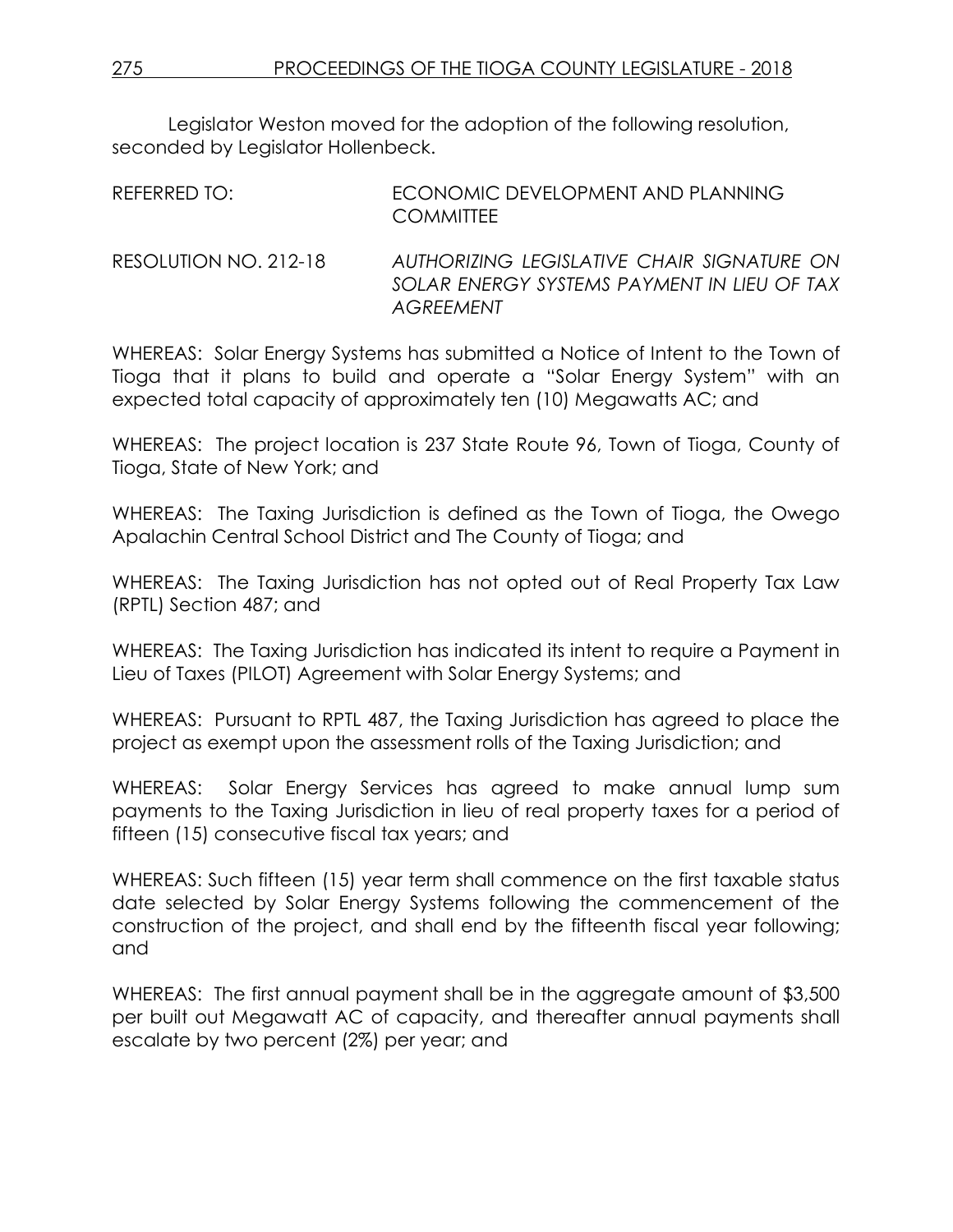WHEREAS: The annual payments for the taxing Jurisdiction shall be made payable to the Town of Tioga and mailed to the Town of Tioga and are due no later than January 31st of each year; and

WHEREAS: The Town of Tioga shall be responsible for distributing the annual payments to the Owego Apalachin Central School District and the County of Tioga; and

WHEREAS: The Taxing Jurisdiction has agreed that the remaining balance of said payments shall be disbursed to the Town of Tioga, Owego Apalachin Central School District and County of Tioga in equal portions upon netting out of existing real property tax owed to each entity; therefore be it

RESOLVED: That the Tioga County Legislature agrees to authorize the Legislative Chair to sign the Payment in Lieu of Tax Agreement between Solar Energy Systems, Town of Tioga, Owego Apalachin Central School District and Tioga County.

ROLL CALL VOTE Yes – Legislators Mullen, Sauerbrey, Roberts, Standinger, Sullivan, Weston and Hollenbeck.

No – None.

Absent – Legislators Huttleston and Monell.

RESOLUTION ADOPTED.

Legislator Sullivan moved for the adoption of the following resolution, seconded by Legislator Standinger.

REFERRED TO: ADMINISTRATIVE SERVICES COMMITTEE

RESOLUTION NO. 213-18 *ESTABLISH EQUALIZATION RATES*

RESOLVED: That under the provisions of Section 804 of the Real Property Tax Law, equalization rates for the purpose of apportioning 2019 County taxes among the several Towns are hereby established as follows:

| Town of Barton               | 84.00  |
|------------------------------|--------|
| Town of Berkshire            | 100.00 |
| Town of Candor               | 96.00  |
| <b>Town of Newark Valley</b> | 68.00  |
| Town of Nichols              | 24.50  |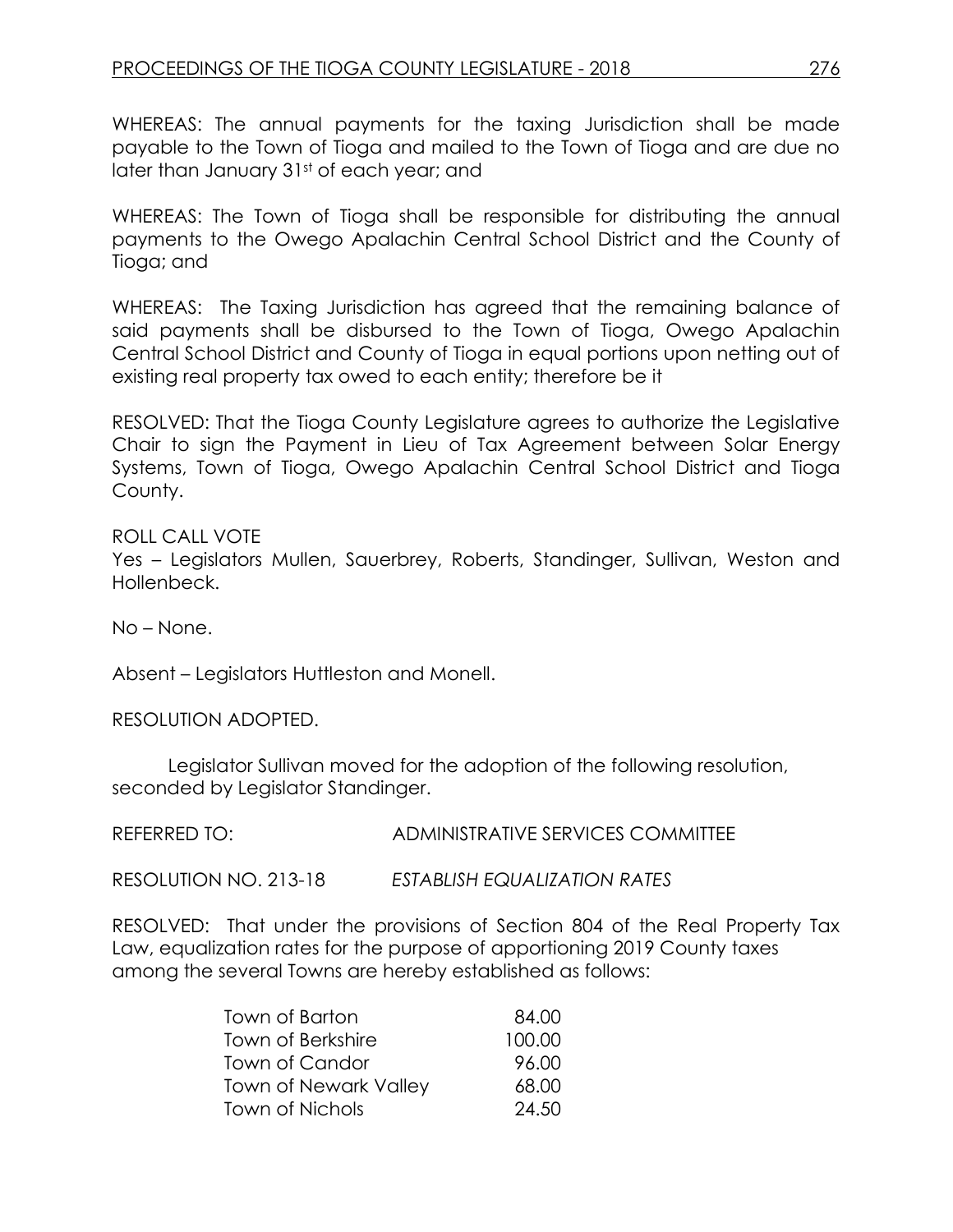| Town of Owego    | 74.90 |
|------------------|-------|
| Town of Richford | 98.00 |
| Town of Spencer  | 95.00 |
| Town of Tioga    | 6.60  |

#### ROLL CALL VOTE

Yes – Legislators Mullen, Sauerbrey, Roberts, Standinger, Sullivan, Weston and Hollenbeck.

No – None.

Absent – Legislators Huttleston and Monell.

RESOLUTION ADOPTED.

Legislator Sullivan moved for the adoption of the following resolution, seconded by Legislator Hollenbeck.

REFERRED TO: FINANCE COMMITTEE

RESOLUTION NO. 214-18 *ERRONEOUS ASSESSMENT TOWN OF OWEGO*

WHEREAS: An application for Corrected Tax Roll for the year 2017 indicates that parcel # 11496 in the Town of Owego assessed to Pauline Properties, LLC on the 2017 tax roll of the Town of Owego and owned by Pak Owego Management, Inc. is erroneous in that on August 2, 2018 Hon. Ferris D. Lebous ordered a corrected assessed taxable value of \$310,000; be it therefore

RESOLVED: That a refund be issued to "Hinman, Howard, & Kattell, LLP, as attorneys," and mailed to 80 Exchange Street, P.O. Box 5250, Binghamton, NY, 13905, by the Tioga County Treasurer as follows:

|              | Original Bill #6535 | Corrected Bill #6535 |
|--------------|---------------------|----------------------|
| County       | 5,156.37            | 3,509.28             |
| Recycle      | 238.20              | 76.09                |
| Town Wide    | 484.80              | 154.86               |
| Part Town    | 1,303.96            | 416.52               |
| Owego Fire   | ,108.32             | 354.03               |
| <b>Total</b> | 8,291.65            | 4,510.78             |

And be it further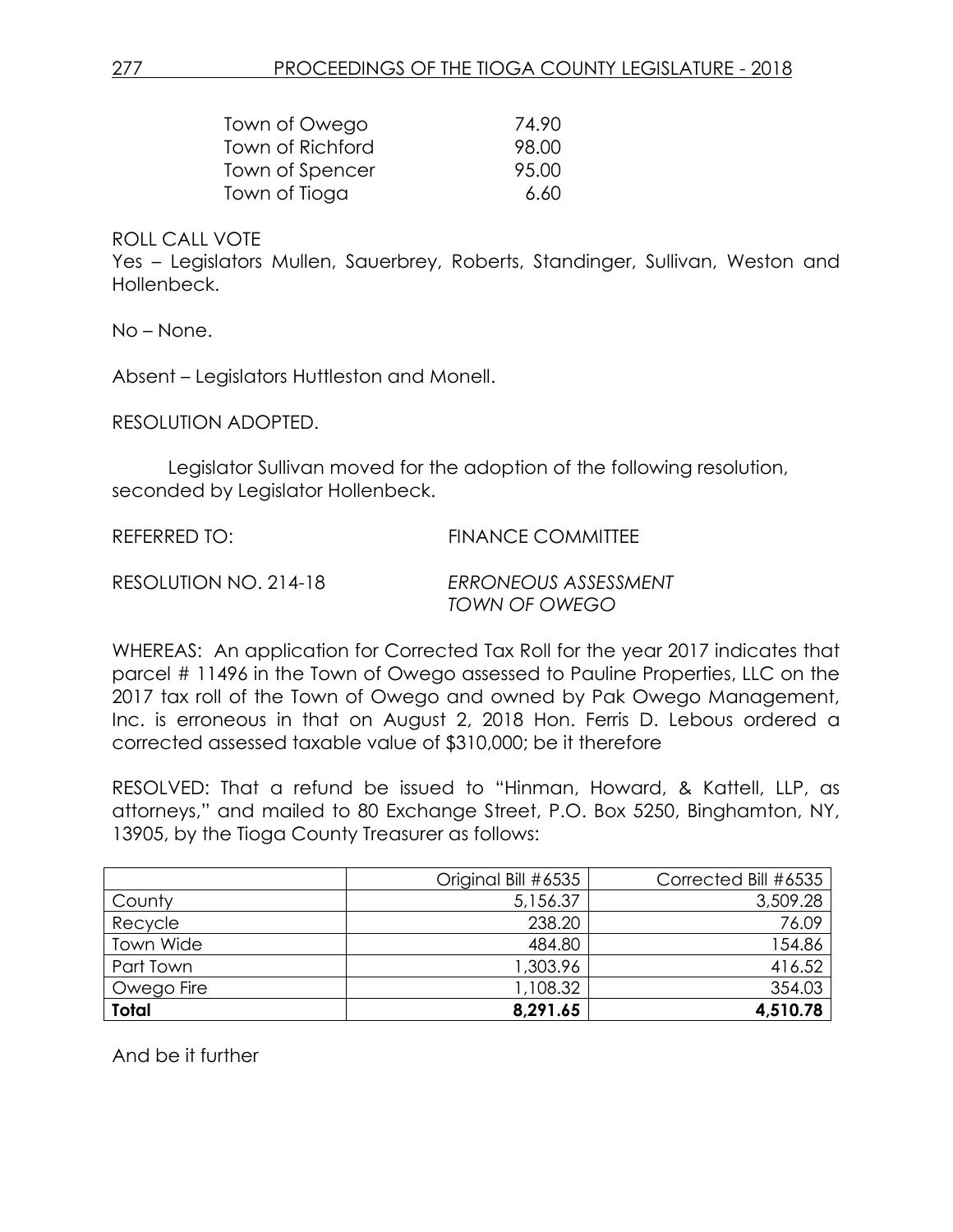RESOLVED: That the erroneous county tax of \$1,647.09 be charged to the proper account in the records of the County Treasurer; and be it further

RESOLVED: That the erroneous solid waste tax of \$162.11 be charged back to the Solid Waste Fund; and be it further

RESOLVED: That the erroneous town tax of \$1,217.38 be charged back to the Town of Owego; and be it further

RESOLVED: That the erroneous Owego Fire tax of \$754.29 be charged back to the Owego Fire Department.

ROLL CALL VOTE Yes – Legislators Mullen, Sauerbrey, Roberts, Standinger, Sullivan, Weston and Hollenbeck.

No – None.

Absent – Legislators Huttleston and Monell.

RESOLUTION ADOPTED.

Legislator Sullivan moved for the adoption of the following resolution, seconded by Legislator Weston.

| REFERRED TO:          | FINANCE COMMITTEE                     |
|-----------------------|---------------------------------------|
| RESOLUTION NO. 215-18 | ERRONEOUS ASSESSMENT<br>TOWN OF OWEGO |

WHEREAS: An application for Corrected Tax Roll for the year 2018 indicates that parcel # 11496 in the Town of Owego assessed to Pauline Properties, LLC on the 2018 tax roll of the Town of Owego and owned by Pak Owego Management, Inc. is erroneous in that on August 2, 2018 Hon. Ferris D. Lebous ordered a corrected assessed taxable value of \$310,000; be it therefore

RESOLVED: That a refund be issued to "Hinman, Howard, & Kattell, LLP, as attorneys," and mailed to 80 Exchange Street, P.O. Box 5250, Binghamton, NY, 13905, by the Tioga County Treasurer as follows: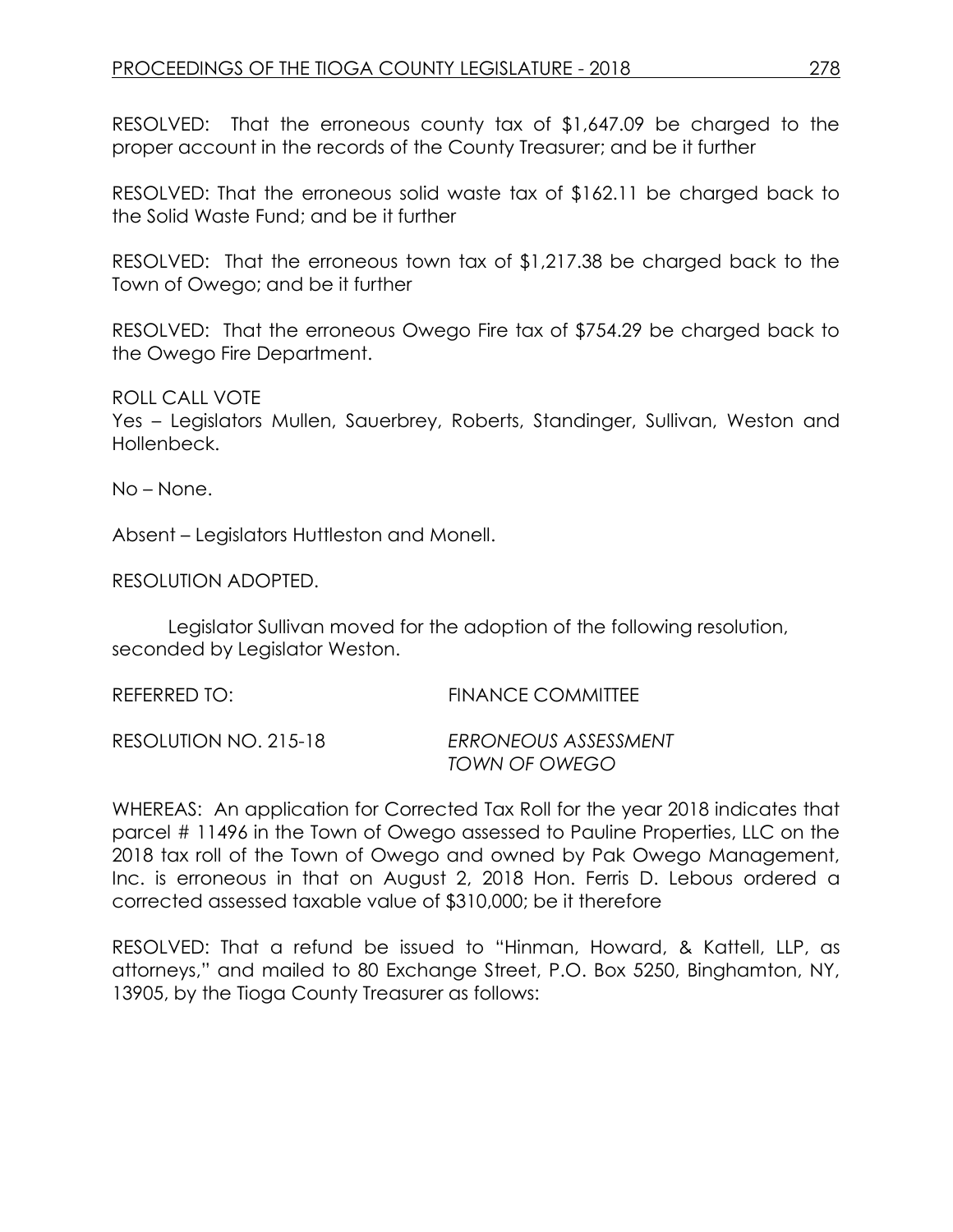|              | Original Bill #6518 | Corrected Bill #6518 |
|--------------|---------------------|----------------------|
| County       | 5,174.30            | 3,521.48             |
| Recycle      | 278.97              | 189.86               |
| Town Wide    | 483.81              | 329.27               |
| Part Town    | 1,332.20            | 906.66               |
| Owego Fire   | 1,217.72            | 828.75               |
| <b>Total</b> | 8,487.00            | 5,776.02             |

And be it further

RESOLVED: That the erroneous county tax of \$1,652.82 be charged to the proper account in the records of the County Treasurer; and be it further

RESOLVED: That the erroneous solid waste tax of \$89.11 be charged back to the Solid Waste Fund; and be it further

RESOLVED: That the erroneous town tax of \$580.08 be charged back to the Town of Owego; and be it further

RESOLVED: That the erroneous Owego Fire tax of \$388.97 be charged back to the Owego Fire Department.

ROLL CALL VOTE

Yes – Legislators Mullen, Sauerbrey, Roberts, Standinger, Sullivan, Weston and Hollenbeck.

No – None.

Absent – Legislators Huttleston and Monell.

RESOLUTION ADOPTED.

Legislator Hollenbeck moved for the adoption of the following resolution, seconded by Legislator Standinger.

| REFERRED TO:          | PERSONNEL COMMITTEE                                                                                              |
|-----------------------|------------------------------------------------------------------------------------------------------------------|
| RESOLUTION NO. 216-18 | AUTHORIZE PURCHASE OF SPECIFIC EXCESS AND<br>EMPLOYERS' LIABILITY INSURANCE FOR WORKERS'<br>COMPENSATION PROGRAM |

WHEREAS: The Tioga County Self-Insurance Plan's excess insurance policy and employers' liability insurance policy expire December 31, 2018; and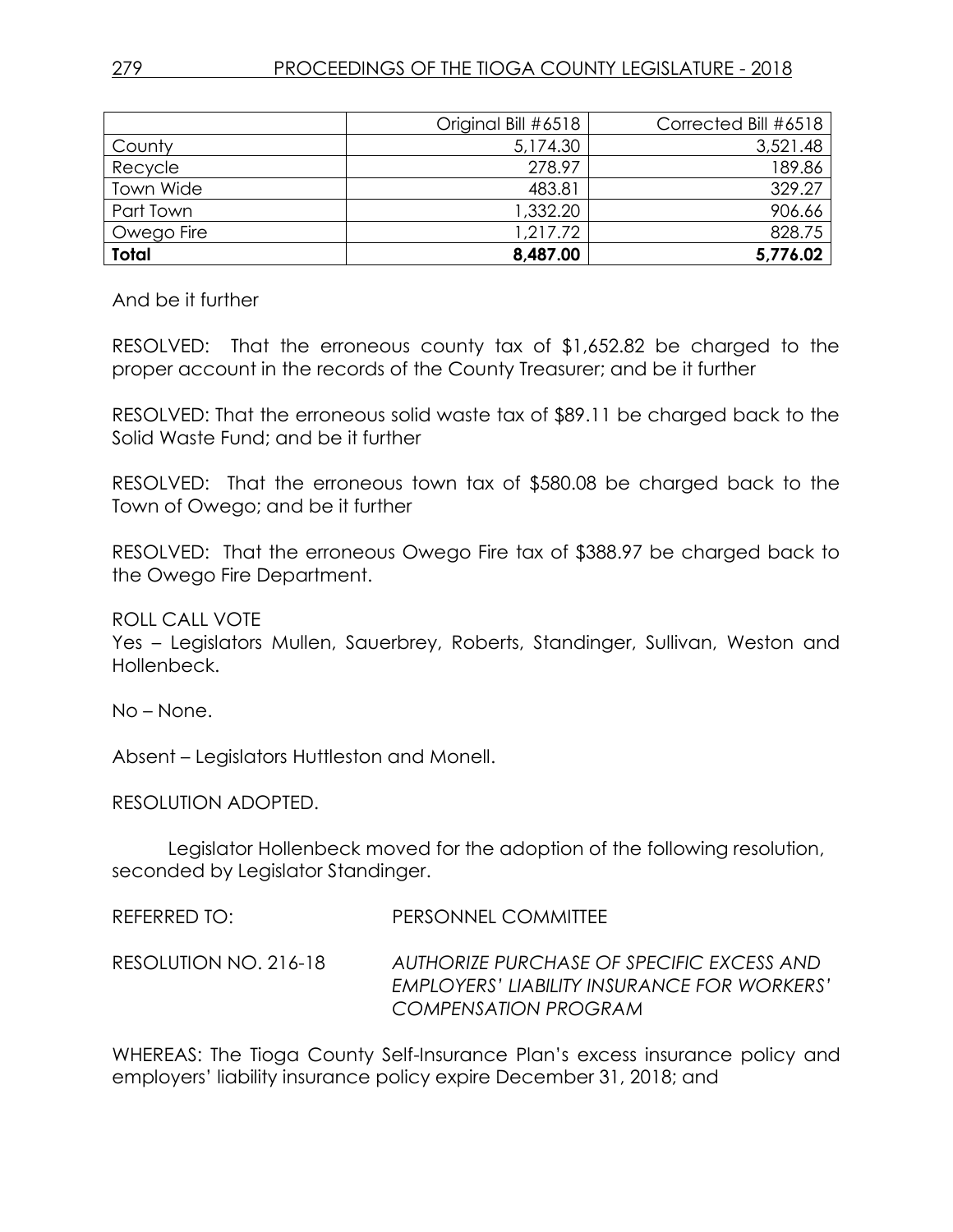WHEREAS: The Tioga County Self-Insurance Plan by-laws allow the committee to purchase excess or catastrophic insurance; and

WHEREAS: The continuance of both excess and employers' liability insurance policies help to limit exposure to the Tioga County Self-Insurance Plan; therefore be it

RESOLVED: That the Tioga County Legislature authorizes the purchase of specific excess insurance and employers' liability insurance, subject to review by the County Attorney, from an A- Rated or better insurance company for the period of January 1, 2019 through December 31, 2019 to be paid for out of the 2019 Tioga County Self-Insurance budget.

## ROLL CALL VOTE

Yes – Legislators Mullen, Sauerbrey, Roberts, Standinger, Sullivan, Weston and Hollenbeck.

No – None.

Absent – Legislators Huttleston and Monell.

RESOLUTION ADOPTED.

Legislator Hollenbeck moved for the adoption of the following resolution, seconded by Legislator Standinger.

REFERRED TO: PERSONNEL COMMITTEE

RESOLUTION NO. 217-18 *CONTRACT WITH LIFETIME BENEFIT SOLUTIONS, INC. TO ADMINISTER FLEXIBLE SPENDING AND HEALTH REIMBURSEMENT ACCOUNT PROGRAMS*

WHEREAS: Tioga County currently uses the services of Lifetime Benefit Solutions, Inc. to administer Tioga County's flexible-spending and health reimbursement account programs; and

WHEREAS: Lifetime Benefit Solutions, Inc. has submitted a new contract to continue administering said programs and conduct all required compliance testing services; and

WHEREAS: The Flexible-Spending program is a negotiated benefit for all Tioga County unionized employees; and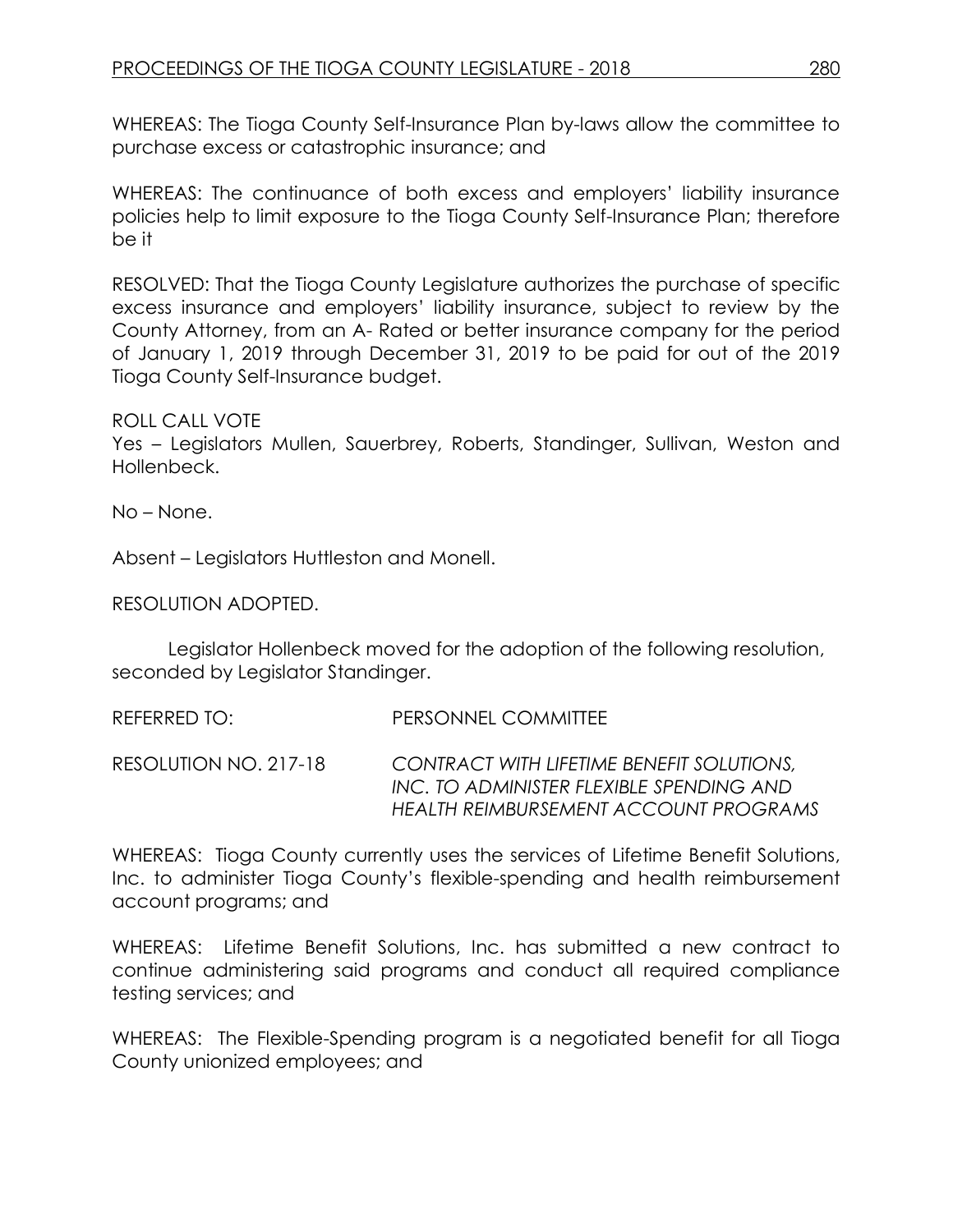WHEREAS: The Health Reimbursement Account is a negotiated benefit for CSEA union employees; and

WHEREAS: Both the employees and the County can save tax dollars on money channeled through the flexible spending program; therefore be it

RESOLVED: That the Tioga County Legislature authorizes the Chair of the Legislature to enter into a contract with Lifetime Benefit Solutions, Inc., subject to review by the County Attorney, for the services stated above for the period of January 1, 2019 through December 31, 2019; and be it further

RESOLVED: That Tioga County will continue with the flexible spending card for the period of January 1, 2019 through December 31, 2019.

ROLL CALL VOTE Yes – Legislators Mullen, Sauerbrey, Roberts, Standinger, Sullivan, Weston and Hollenbeck.

No – None.

Absent – Legislators Huttleston and Monell.

RESOLUTION ADOPTED.

Legislator Hollenbeck moved for the adoption of the following resolution, seconded by Legislator Standinger.

REFERRED TO: PERSONNEL COMMITTEE

RESOLUTION NO. 218-18 *CONTRACT WITH EMPLOYEE NETWORK, INC. (ENI) FOR EMPLOYEE ASSISTANCE PROGRAM*

WHEREAS: Tioga County employees are covered under an Employee Assistance Program (EAP) that is currently administered by Employee Network, Inc. (ENI); and

WHEREAS: ENI, a company that has been providing EAP services for over 30 years and who has other NYS public sector clients, has submitted a proposal to continue providing Tioga County's EAP for a two year term, January 1, 2019 through December 31, 2020 at a rate of \$1.22/per covered employee per month; and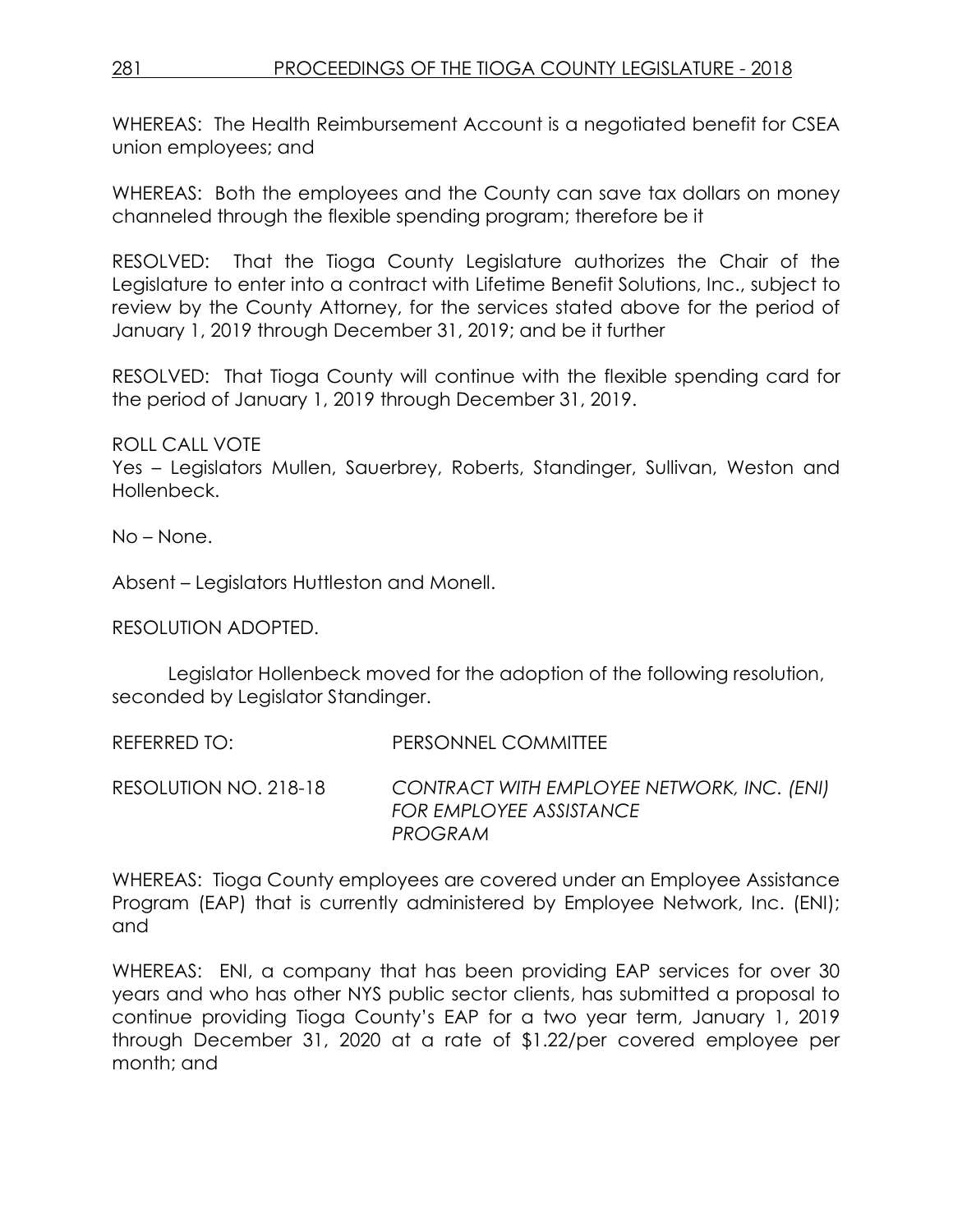WHEREAS: ENI can continue to provide up to 8 in-person counseling sessions for eligible employees and members of their household, along with two hours of training per year, and two hours of critical incident stress debriefing; and

WHEREAS: ENI has multiple provider offices within the local region including some in Pennsylvania where employees are able to obtain services; and

WHEREAS: The EAP is a negotiated benefit for CSEA union employees; therefore be it

RESOLVED: That the Tioga County Legislature authorizes the Chair of the Legislature to enter into a contract with ENI, subject to review by the County Attorney, to administer our Employee Assistance Program for full-time and parttime employees at a cost of \$1.22/per covered employee per month effective January 1, 2019 through December 31, 2020.

ROLL CALL VOTE

Yes – Legislators Mullen, Sauerbrey, Roberts, Standinger, Sullivan, Weston and Hollenbeck.

No – None.

Absent – Legislators Huttleston and Monell.

RESOLUTION ADOPTED.

Legislator Sullivan moved for the adoption of the following resolution, seconded by Legislator Weston.

| <b>REFERRED TO:</b> |                       | <b>FINANCE COMMITTEE</b><br>PERSONNEL COMMITTEE                                                                           |
|---------------------|-----------------------|---------------------------------------------------------------------------------------------------------------------------|
|                     | RESOLUTION NO. 219-18 | <b>AUTHORIZE CONTINUANCE OF FULL-</b><br>TIME, TEMPORARY CLERK (SEASONAL)<br><b>POSITION</b><br><b>TREASURER'S OFFICE</b> |
|                     |                       | WHFRFAS:  Resolution 124-18 authorized the creation and filling of a full-tir                                             |

WHEREAS: Resolution 124-18 authorized the creation and filling of a full-time, temporary Clerk (Seasonal) position in the Tioga County Treasurer's Office from May 29, 2018 through August 31, 2018; and